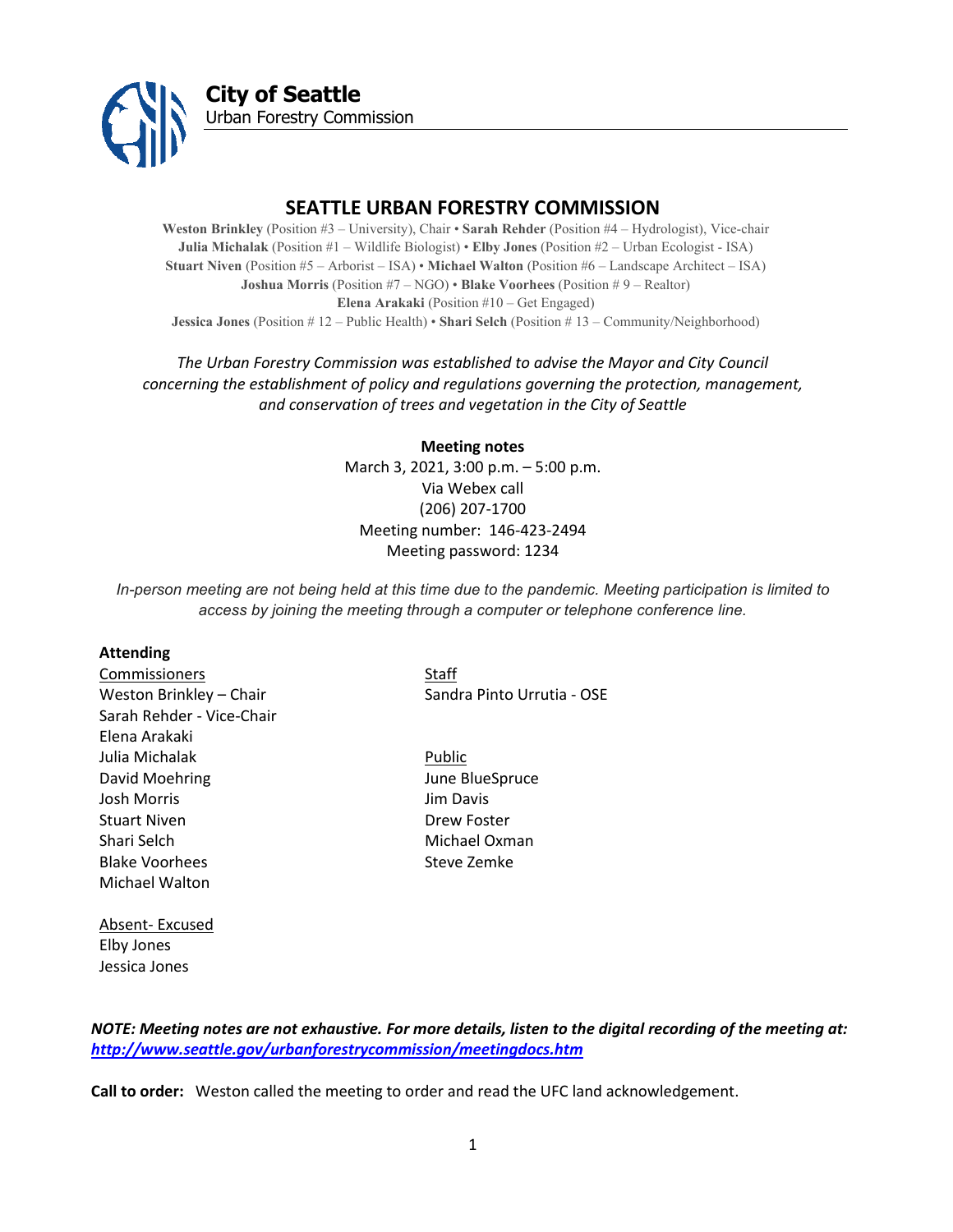## **Public comment:**

June BlueSpruce: she has been participating in UFC meetings and she sounds like a broken record, but the City passed a resolution to develop and adopt a tree protection ordinance. That hasn't happened yet. Nine months ago, the City started working on a Director's Rule that would enhance tree protection. There was a flood of comments in support of the DR. She continues to be concerned about the health of our urban trees and the health of people that benefit from the tree's protective impact. She wants to see the ordinance adopted.

Jim Davis: He lives in Magnolia. He has two comments: 1) Has the UFC considered a study on the supply side of tree service companies? He sees companies that are doing tree work that he didn't recognize. It would be interesting to know where the companies are based and what type of market there is in order to understand the dynamics. 2) if we aren't progressing with City rules, what could be other answers? Maybe look at citizen initiatives.

Steve Zemke: He urges the UFC to watch the video of the last meeting of Council's Land Use and Neighborhoods committee where Weston and Sarah presented the UFC's 2020 annual report and 2021 work plan. They emphasized to Council the importance of passing an ordinance. He is looking forward to hearing the discussion on the director's rule. He remembers the recommendation the UFC issued on 8/12/20. Current code already gives authority to issue permits. He thinks the City needs to move forward the non-controversial pieces of the DR. The House Bill 1216 to provide urban forestry support to municipalities via DNR, but a poison pill was introduced where the owner of a private property can opt out.

Michael Oxman: He wanted to share several complaints he has filed with SDCI about tree removals in several parcels. He wants protective fencing to be placed before any work is done, including surveys. He also mentioned several code violations.

## **Chair report:**

Weston reminded the public that the UFC doesn't have budget to be able to commission studies or reports. This is something that could be discussed as part of internal operations.

1. We are still working on establishing membership for the Administrative and Equity/Diversity committees. Please let Sandra know if you are interested in participating. He would like to finalize the committees at the next meeting.

2. Whit Bouton resigned to position #11 (Environmental Equity representative) because he accepted a job with SDOT.

## **Adoption of February 3 and February 10 meeting notes adoption**

**ACTION: A motion to approve the February 3 meeting notes as amended was made, seconded, and approved.** 

**ACTION: A motion to approve the February 10 meeting notes as written was made, seconded, and approved.** 

### **The good, the bad, and the ugly presentation \_ David Moehring**

David did a presentation giving examples of situations where development preserved trees; instances where community involvement asked for alternative design solutions in order to preserve onsite trees, and situations where trees were removed after development had created conditions to preserve them. Properties included in the presentation were:

- - 4101 Wallingford Ave N
	- 2000 NW 61st St and 6105 20th Ave NW
	- 2030 and 2042 NW 62nd St
	- 2813 4th Ave W
	- 2213 NW 63rd St

Information obtained through an October 2019 public records request.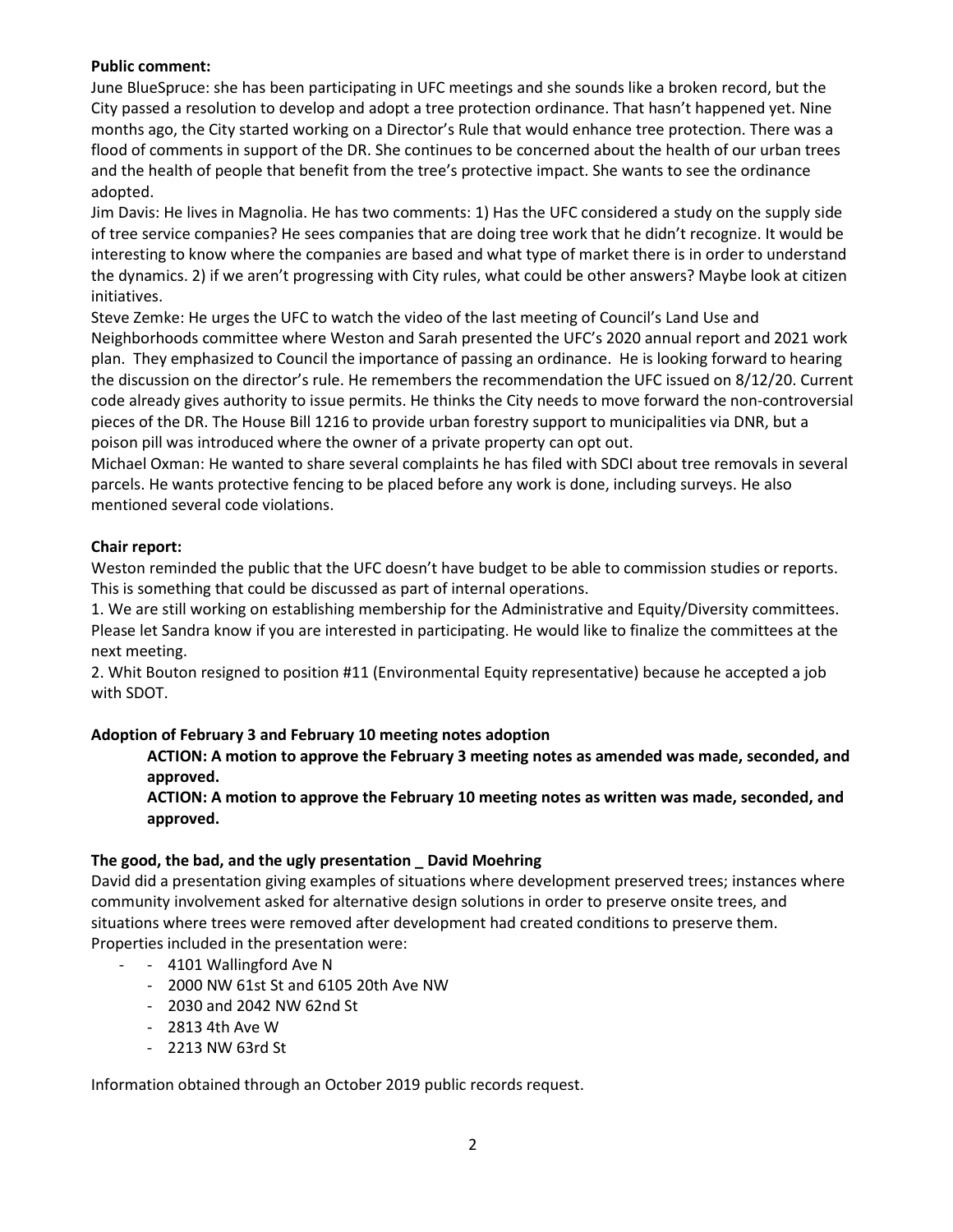David also provided information about street trees and share SDOT's [website](https://seattlecitygis.maps.arcgis.com/apps/MapSeries/index.html?appid=a7072ffa326c4ef39a0f031961ebace6) that includes information about environmental equity and justice, urban tree canopy, and tools to explore street trees.

David also shared numbers of street trees removed and trees planted by SDOT from 2007 to 2019 (600 to 900 per year removed obtained from October 2019 Public Records Request).

David stressed the importance of supporting a healthy urban forest as we increase density. He showed photos of cities with no room for trees and cities where they preserve tree canopy as they provide density.

## *NOTE: Meeting notes are not exhaustive. For more details, listen to the digital recording of the meeting at: <http://www.seattle.gov/urbanforestrycommission/meetingdocs.htm>*

## **SDCI's Director's Rule 13-2020 – Exceptional Trees**

The group discussed issuing another recommendation about DR 13-2020. Ideas shared included:

- Move forward immediately those items that can move forward, such as updating definition of exceptional trees, tree groves, significant trees, re-defining hazardous trees, submitting an new Exceptional tree list, and including tree care provider acknowledgement.
- Proposed timeline: development of outreach materials. Finish this portion to focus on outreach and public engagement.
- Have survey done to help messaging of why this is important. Pre-pandemic was supposed to be completed by May-June 2020. Is effort ongoing? Has it been tabled?

Possible things to include in a recommendation:

- Regarding groves: if a tree is lost due to damage during development, that doesn't mean that the grove status for that area is lost. The grove needs to be a footprint definition consistent with "x" # of trees and it's important to keep track of the data. SDCI should not lose track of groves due to trees being damaged by development.
- Should acknowledge the tree tracking sheet and recommend that it's used in a way to get to the grove issue. Should ask how it's being used RE: exceptional trees required to be replaced based on current code. Where is the tracking for those replacement trees (based on current code). Is the tracking sheet sufficient? The UFC believes there are missing criteria that need to be included in the tracking sheet.
- We are trying to track through tree removal permits. If we can't get those, then could track through the building permit process.
- Registered tree service provider to be added in. It's already being done by SDOT.
- Regarding tree loss prior to actual development, if threshold is lower and there is a tree service provider requirement this could save more trees when they are not connected to development.
- Define tree service provider. Currently there is a loophole. It's anybody doing significant pruning or removal on any significant tree. Is there a State classification that could help?

Tina Cohen's input provided via email for the UFC to consider:

*"The tree risk assessment must conclude that the exceptional tree is a "high"risk hazard using the tree risk assessment methodology and criteria established by the International Society of Arboriculture (ISA)due to one or more of the following:*

*•The tree or tree part has structural defects and/or other conditions that make the tree or tree part very likely to fail;*

*•There is an existing structure or an area of moderate-to-high use by people, such as walkways or trails that would be impacted if the tree failed;*

*•There is a utility or existing structure that is damaged and/or impacted by the tree and cannot be repaired or relocated;*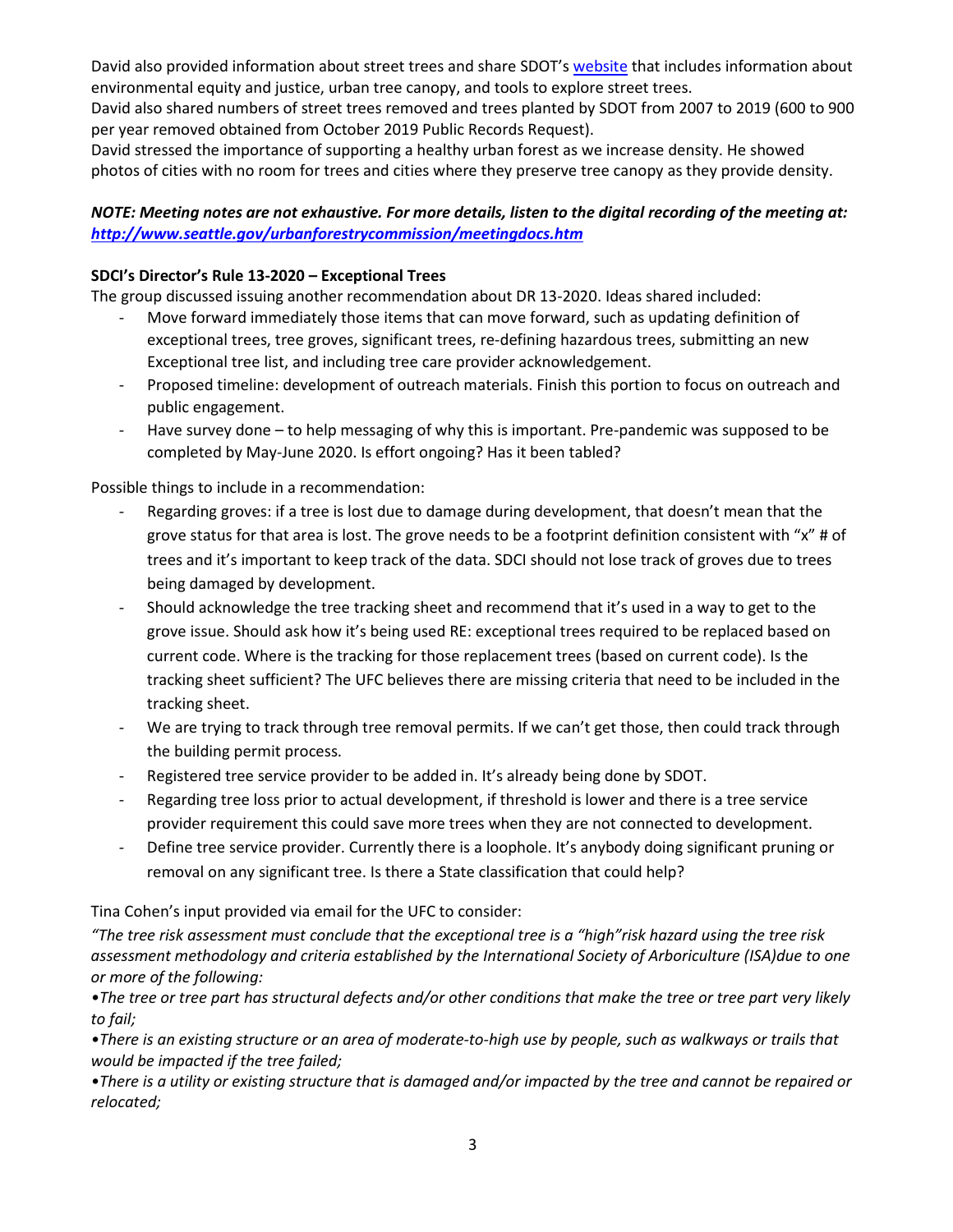*•The danger cited cannot be mitigated by either pruning the problem portion of the crown or roots of the tree, repairing or moving the structure or relocating the activity, or repairing the utility; and* •*When development is proposed and allowed per Chapter 25.11, the likelihood of survival after construction.*

*Please close this loophole."*

Webex chat during the meeting:

- From Steve Zemke to everyone: 4:10 PM: developers are required to replace any exceptional tree removed or tree over 24 inches. If not on site plant on city property. Without any fee, is city going to do it for free?
- From Steve Zemke to everyone: 4:12 PM: Reduce exceptional tree size to 24" DBH. Portland has gone down to 20 ' DBH.
- From Steve Zemke to everyone: 4:15 PM: Last version they excluded street trees as part of grove. Including street trees as part of grove makes sense.
- From Steve Zemke to everyone: 4:21 PM: Require same conditions for tree service providers same as SDOT has, including certificate of insurance and annual city of seattle business license and WA staate contractor's license to insure workers can get workers compensation.
- From mwalton (privately): 4:23 PM: If she is interested in joining, I noticed the Webex number listed on the city website has a typo. The correct number is 146 423 2494. On the website the middle set of numbers is listed as 243.
- From David Moehring to everyone: 4:28 PM: Here is the link to the ideal arborist report for the good Ballard development example at 2000 NW 61st Street: <http://web6.seattle.gov/dpd/edms/GetDocument.aspx?id=2986569>
- From David Moehring to everyone: 4:32 PM: ... and the 2.5-minute video of the Exceptional Tulip Tree that Sandra messaged to us located at 2813 4th Ave W, Seattle (Queen Anne) https://tinyurl.com/seattletuliptree (FYI This development is complete with the 5 townhomes recently sold.)

## **Bylaws final review and possible vote**

The group reviewed and discussed the bylaws one more time and moved to adopt them.

### **ACTION: A motion to approve the UFC bylaws as amended was made, seconded, and approved.**

### **Public comment:**

Michael Oxman: He doesn't like the idea of dropping the fee-in-lieu from the director's rule. Residents want it. He participated in SDCI"s open house. There were questions asked but they were not shared with the panel. Staff said that the questions were not part of the scope.

Steve Zemke: He wanted to remind the UFC of the letter it issued about the Director's Rule on August 12, 2020. He is concerned about UFC members participating in internal meetings without a record. It becomes hard to respond to specific objections about the director's rule. What other things besides permit and fee-inlieu are being considered. He recommended looking at Portland.

Drew Foster: He has been thinking about canopy cover recently. The 2016 assessment is excellent. However, lidar is not very consistent and it's not collected annually. It would be good to look at how to look at canopy cover change over time more frequently.

**Adjourn:** Weston adjourned the meeting.

### **Public input: (see next page and posted notes)**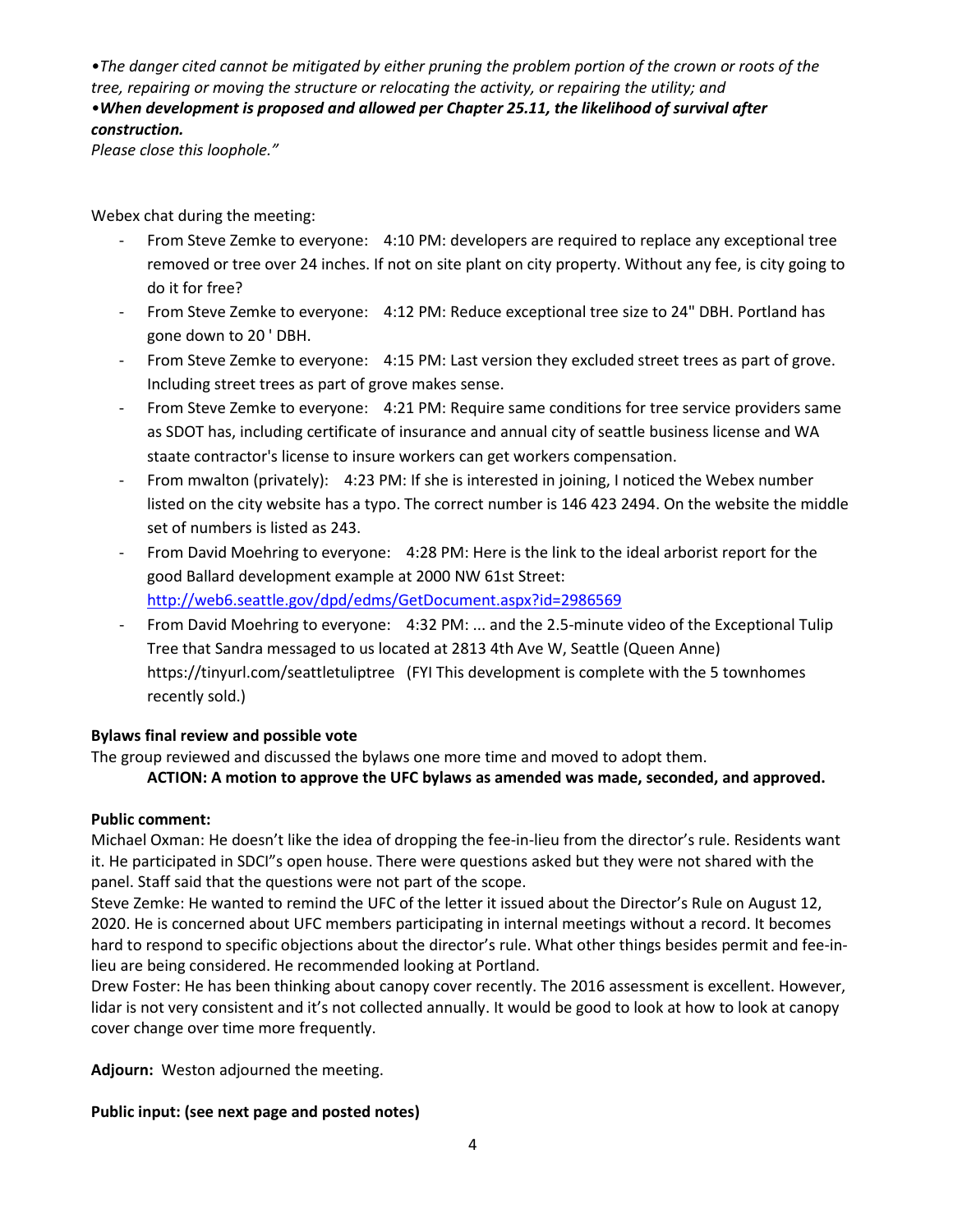**From:** Sophia Córdova <br/>bookworm@seanet.com> **Sent:** Monday, March 1, 2021 9:18 AM **To:** Pinto Urrutia, Sandra <Sandra.PintoUrrutia@seattle.gov> **Subject:** Please adopt, with amendments, SDCI's Director's Rule 13-2020

#### **CAUTION: External Email**

Sandra Pinto de Bader,

Please adopt, with the amendments recommended by the Seattle Urban Forestry Commission, SDCI's Director's Rule 13-2020 (Designation of Exceptional and Significant Trees, Tree Protection, Retention, and Tree Removal during land division, including tree service provider requirements).

Seattle must move forward now, without the delay urged by some, in adopting this updated Director's Rule with the amendments proposed below. This process of increasing protection for our urban forest was first proposed by the Seattle City Council 11 years ago and is long overdue.

The following updates as proposed in the draft Director's Rule are great steps forward:

• Reducing the upper threshold on exceptional trees to 24 inches in diameter at standard height (DSH) from 30 inches

• Designating trees 6 inches DSH and larger as protected trees, starting in the platting and short platting process

• Requiring Tree Care Providers to register with the City as the Seattle Dept. of

Transportation already requires

• Continuing protection of tree groves as exceptional trees, even if a tree is removed from the grove

• Making clear that all exceptional trees removed during development must be replaced per SMC 25.11.090

• Tightening tree removal requirements for exceptional trees as hazard trees The following changes to the draft Director's Rule are needed:

• Change Subject Title to remove words "land division" and replace with "Development"

• PURPOSE AND BACKGROUND. add "SMC 23 requires that all trees 6 inches DSH and larger must be indicated on all site plans throughout the platting and sub-platting process, and that projects must be designed to maximize the retention of existing trees. This requirement continues throughout any subsequent development on all lots in all zones in the city."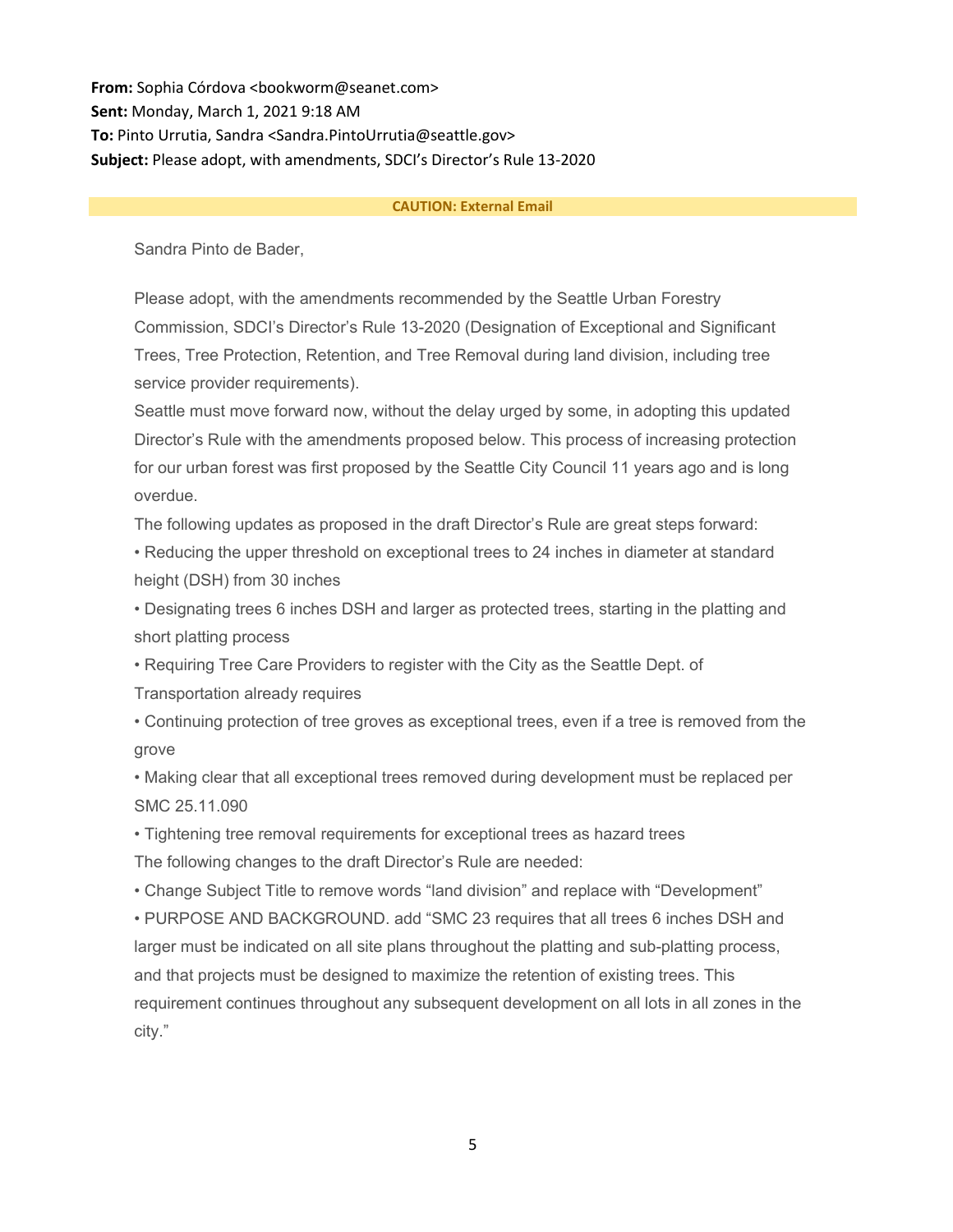• SECTION 1. Reduce the number of trees and sizes required to be a tree grove. Kirkland, Woodinville, and Duvall all define a tree grove as "a group of 3 or more significant trees with overlapping or touching crowns." Include street trees in groves.

• Add "Significant trees may become exceptional as they grow in size. They are future replacements in the urban forest for exceptional trees when they die. Development projects must be designed to maximize the retention of both exceptional and significant trees to maintain a diversity of tree species and ages."

• Add "All replacement trees regardless of size are protected trees and can't be removed."

• SECTION 2. Change the heading to "TREE PROTECTION". Remove references to "Exceptional Trees" only and change to "Trees". e.g., change "Exceptional Tree Protection Areas" to "Tree Protection Areas".

• SECTION 4. Add "The Director shall have the authority to allow replacement trees on both public and private property to meet the goals and objectives of race and social justice under Seattle's Equity and Environment Initiative."

• Under SMC 25.11.090 the Director has the authority to require "one or more trees" to be planted as replacement trees for removed exceptional trees during development. The number of trees required should increase with the size of the tree removed, with a goal to achieve equivalent canopy area and volume in 25 years. Any in-lieu fee must also rise as the size of the removed tree increases. The city can not wait 80 years to replace an 80-year-old western red cedar tree and expect to maintain its canopy goals as large exceptional trees are removed during development.

• SECTION 5. SEPA requirements under SMC 25.05.675 N are for protecting special habitats and need to be considered at the beginning of the development process. The language of this SEPA code section should be included in the Director's Rule to be certain that the code is complied with.

• SECTION 6. SDCI should adopt SDOT's registration process and requirements to assist Tree Care Providers in complying with city code and regulations. Reduce the number of citations that will remove a Tree Care Provider from being registered with the city to no more than 2 per year. Require annual registration same as Seattle business licenses require. Require that Tree Care Provider companies have a WA State contractor's license to ensure they have workers' compensation. Require they have a certificate of insurance that lists the city as an additional insured so the city cannot be sued. Require that all jobs either have a certified arborist on the work site or that they have visited the site and officially sign off on the specific work being done.

6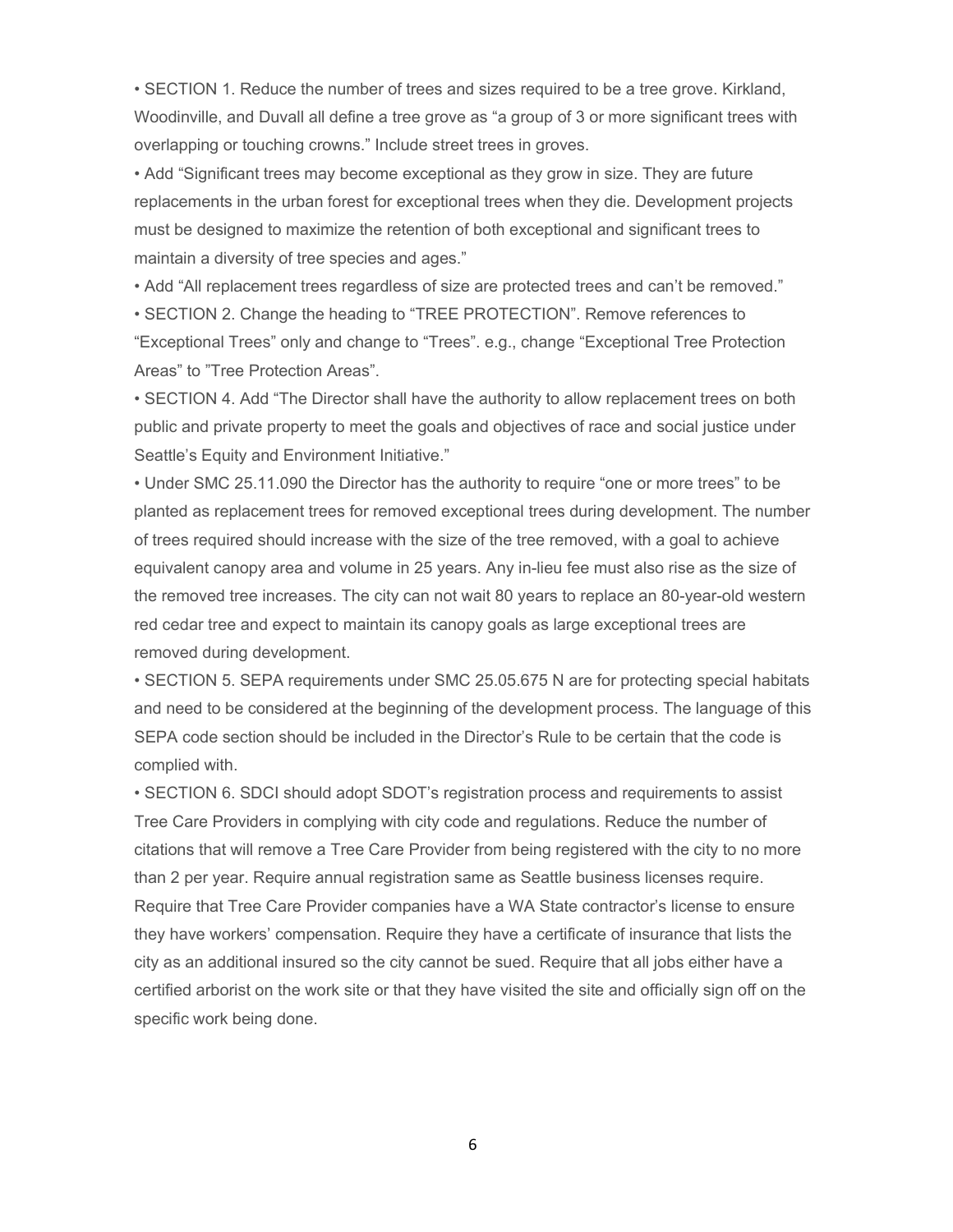Thank you for protecting our urban forest.

Sophia Córdova [bookworm@seanet.com](mailto:bookworm@seanet.com) 6215 Ravenna Ave NE Seattle, Washington 98115-7025

**From:** Sophia Córdova <br/>bookworm@seanet.com> **Sent:** Monday, March 1, 2021 9:20 AM **To:** Pinto Urrutia, Sandra <Sandra.PintoUrrutia@seattle.gov> **Subject:** Save our Trees!

#### **CAUTION: External Email**

Sandra Pinto de Bader,

Seattle's trees and urban forest are vital to keeping our city healthy and livable. Trees and the urban forest comprise a vital green infrastructure. Trees reduce air pollution, storm water runoff and climate impacts like heat island effects, while providing essential habitat for birds and other wildlife. They are important for the physical and mental health of our residents.

Seattle's rapid growth and an outdated tree ordinance are reducing these beneficial effects as trees are removed and not replaced. It is urgent to act now to stop this continued loss of trees, particularly large mature trees and tree groves. It is important to promote environmental equity as trees are replaced.

Please update Seattle's Tree Protection Ordinance as recommended in the latest draft by the Seattle Urban Forestry Commission.

Here are the key provisions that need to be in the updated tree ordinance:

1. Expand the existing Tree Removal and Replacement Permit Program, including 2-week public notice and posting on-site, as used by the Seattle Department of Transportation (SDOT) – to cover all Significant Trees (6" and larger diameter at breast height (DBH)) on private property in all land use zones, both during development and outside development.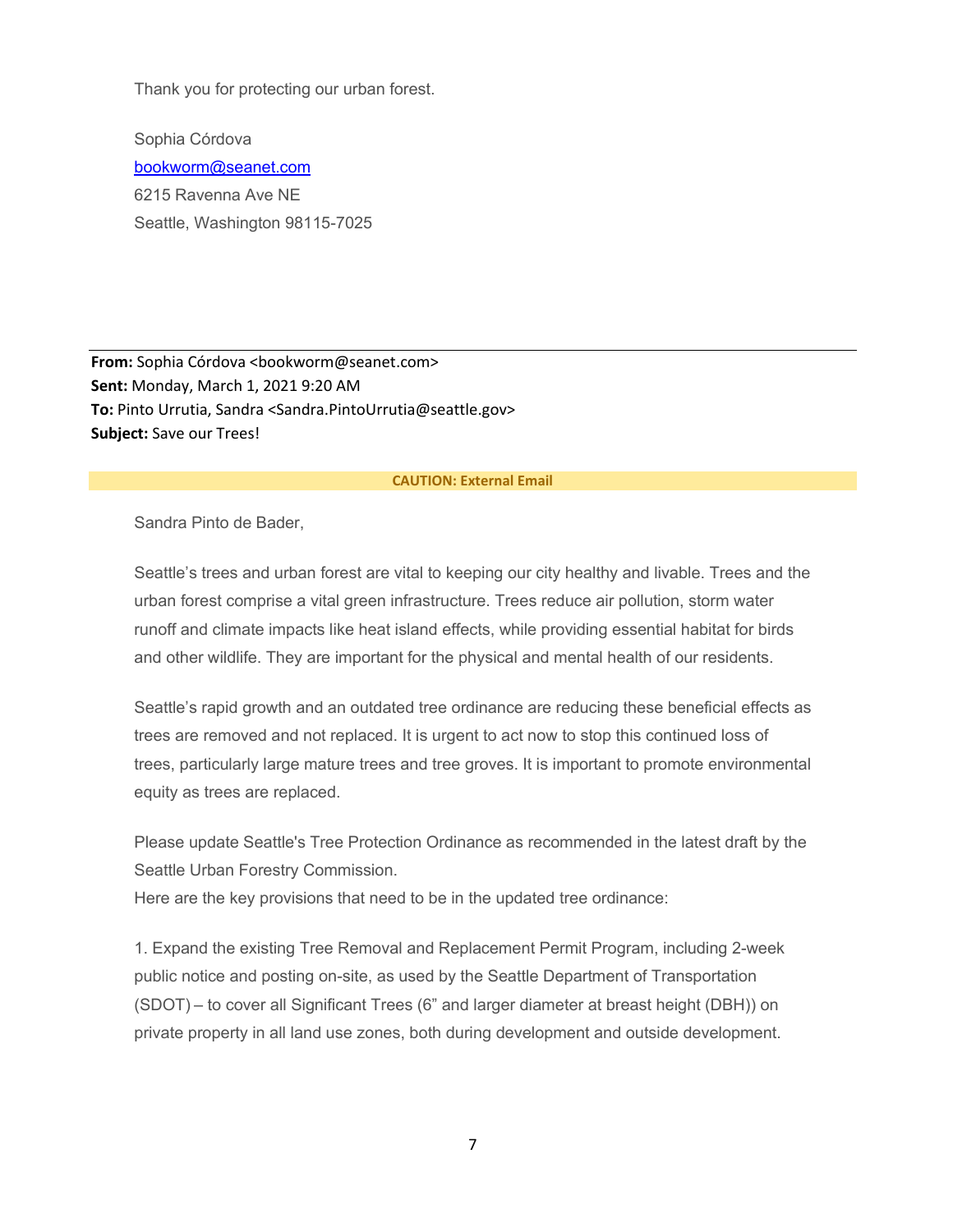2. Require the replacement of all Significant trees removed with trees that in 25 years will reach equivalent canopy volume – either on site or pay a replacement fee into a City Tree Replacement and Preservation Fund. Allow the Fund to also accept fines, donations, grants and set up easements.

3. Retain current protections for Exceptional Trees and reduce the upper threshold for Exceptional Trees to 24" DBH, protect tree groves and prohibit Significant Trees being removed on undeveloped lots.

4. Allow removal of no more than 2 Significant non-Exceptional Trees in 3 years per lot outside development

5. Establish one citywide database for applying for Tree Removal and Replacement Permits and to track changes in the tree canopy.

6. Post online all permit requests and permit approvals for public viewing.

7. Expand SDOT's existing tree service provider's registration and certification to register all Tree Service Providers (arborists) working on trees in Seattle.

8. Provide adequate funding in the budget to implement and enforce the updated ordinance.

Sophia Córdova

[bookworm@seanet.com](mailto:bookworm@seanet.com) 6215 Ravenna Ave NE Seattle, Washington 98115-7025

**From:** Jean Trent <info@email.actionnetwork.org> **Sent:** Tuesday, March 2, 2021 2:07 PM **To:** Pinto Urrutia, Sandra <Sandra.PintoUrrutia@seattle.gov> **Subject:** Tree Protection Ordinance, pass and enforce

#### **CAUTION: External Email**

Sandra Pinto de Bader,

Seattle's trees and urban forest are vital to keeping our city healthy and livable. Trees and the urban forest comprise a vital green infrastructure. Trees reduce air pollution, storm water runoff and climate impacts like heat island effects, while providing essential habitat for birds and other wildlife. They are important for the physical and mental health of our residents.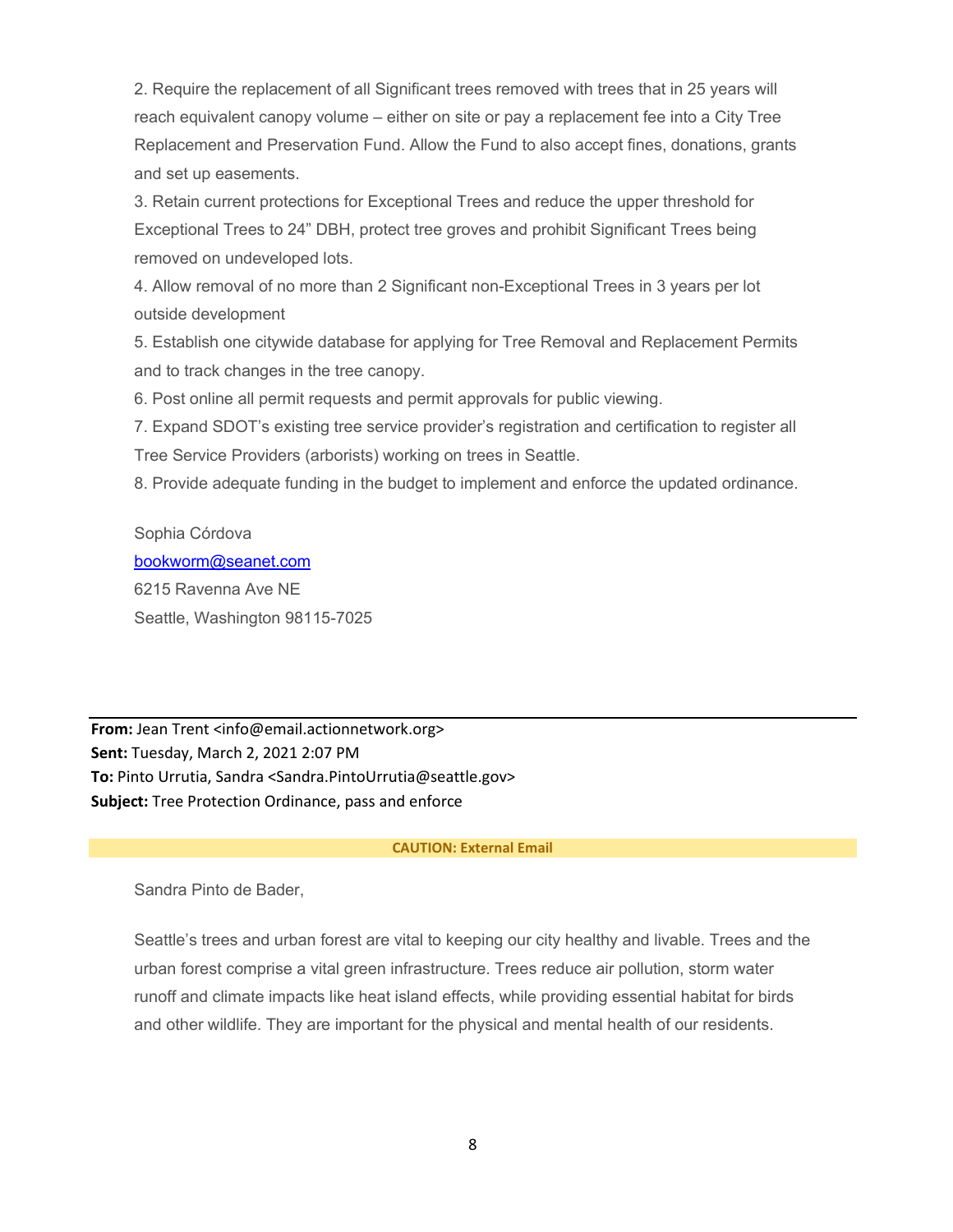Seattle's rapid growth and an outdated tree ordinance are reducing these beneficial effects as trees are removed and not replaced. It is urgent to act now to stop this continued loss of trees, particularly large mature trees and tree groves. It is important to promote environmental equity as trees are replaced.

Please update Seattle's Tree Protection Ordinance as recommended in the latest draft by the Seattle Urban Forestry Commission.

Here are the key provisions that need to be in the updated tree ordinance:

1. Expand the existing Tree Removal and Replacement Permit Program, including 2-week public notice and posting on-site, as used by the Seattle Department of Transportation (SDOT) – to cover all Significant Trees (6" and larger diameter at breast height (DBH)) on private property in all land use zones, both during development and outside development. 2. Require the replacement of all Significant Trees removed with trees that in 25 years will reach equivalent canopy volume – either on site or pay a replacement fee into a City Tree Replacement and Preservation Fund. Allow the Fund to also accept fines, donations, grants and set up easements.

3. Retain current protections for Exceptional Trees and reduce the upper threshold for Exceptional Trees to 24" DBH, protect tree groves and prohibit Significant Trees being removed on undeveloped lots.

4. Allow removal of no more than 2 Significant non-Exceptional Trees in 3 years per lot outside development

5. Establish one citywide database for applying for Tree Removal and Replacement Permits and to track changes in the tree canopy.

6. Post online all permit requests and permit approvals for public viewing.

7. Expand SDOT's existing tree service provider's registration and certification to register all Tree Service Providers (arborists) working on trees in Seattle.

8. Provide adequate funding in the budget to implement and enforce the updated ordinance. Thanks, jean

Jean Trent [jean.trent@gmail.com](mailto:jean.trent@gmail.com)

9100 Roosevelt WY NE Seattle, Washington 98115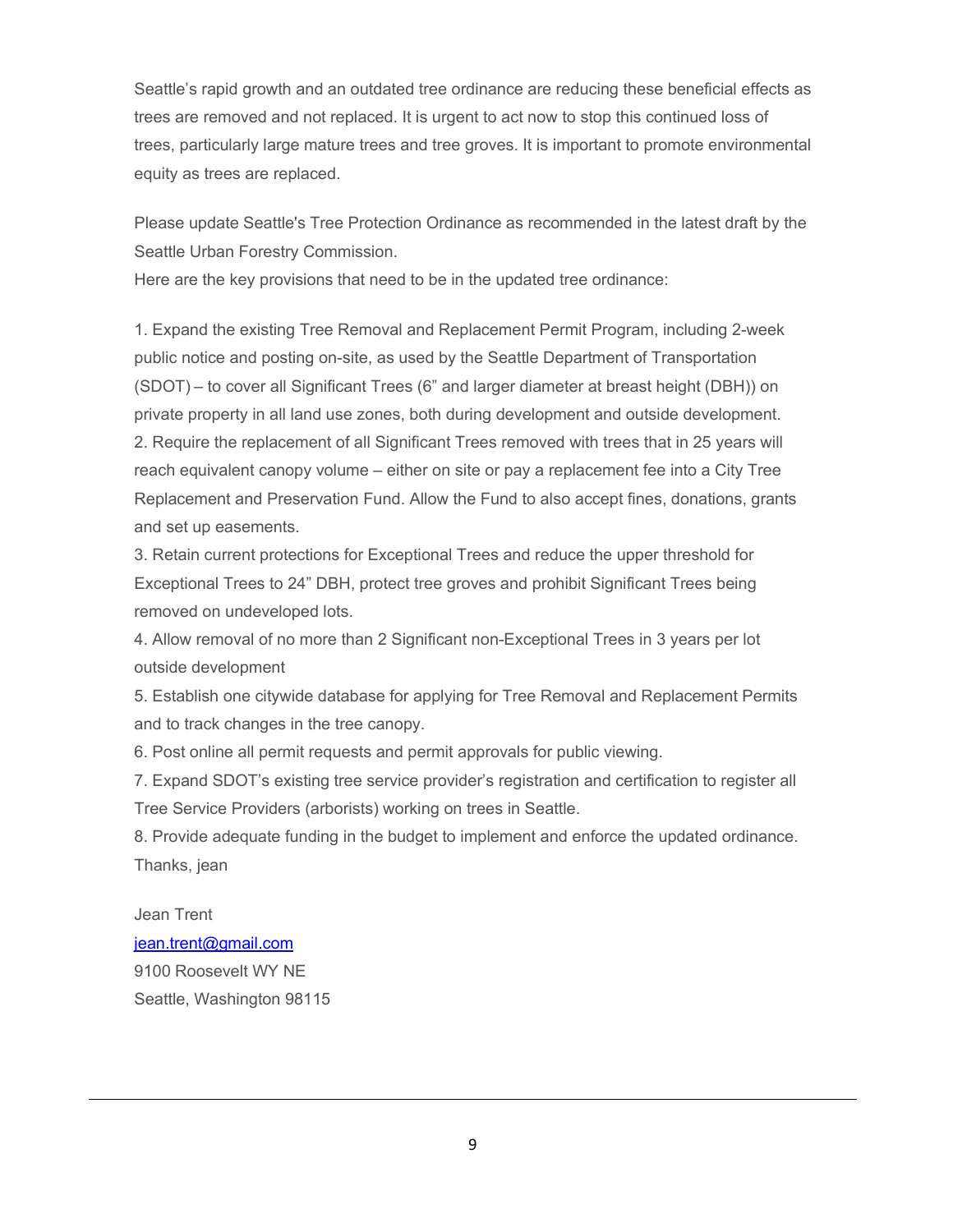**From:** kylee Slevin <info@email.actionnetwork.org> **Sent:** Saturday, March 6, 2021 5:24 PM **To:** Pinto Urrutia, Sandra <Sandra.PintoUrrutia@seattle.gov> **Subject:** Please adopt, with amendments, SDCI's Director's Rule 13-2020

#### **CAUTION: External Email**

Sandra Pinto de Bader,

Please adopt, with the amendments recommended by the Seattle Urban Forestry Commission, SDCI's Director's Rule 13-2020 (Designation of Exceptional and Significant Trees, Tree Protection, Retention, and Tree Removal during land division, including tree service provider requirements).

Seattle must move forward now, without the delay urged by some, in adopting this updated Director's Rule with the amendments proposed below. This process of increasing protection for our urban forest was first proposed by the Seattle City Council 11 years ago and is long overdue.

The following updates as proposed in the draft Director's Rule are great steps forward:

• Reducing the upper threshold on exceptional trees to 24 inches in diameter at standard height (DSH) from 30 inches

• Designating trees 6 inches DSH and larger as protected trees, starting in the platting and short platting process

• Requiring Tree Care Providers to register with the City as the Seattle Dept. of

Transportation already requires

• Continuing protection of tree groves as exceptional trees, even if a tree is removed from the grove

• Making clear that all exceptional trees removed during development must be replaced per SMC 25.11.090

• Tightening tree removal requirements for exceptional trees as hazard trees The following changes to the draft Director's Rule are needed:

• Change Subject Title to remove words "land division" and replace with "Development"

• PURPOSE AND BACKGROUND. add "SMC 23 requires that all trees 6 inches DSH and larger must be indicated on all site plans throughout the platting and sub-platting process, and that projects must be designed to maximize the retention of existing trees. This requirement continues throughout any subsequent development on all lots in all zones in the city."

• SECTION 1. Reduce the number of trees and sizes required to be a tree grove. Kirkland,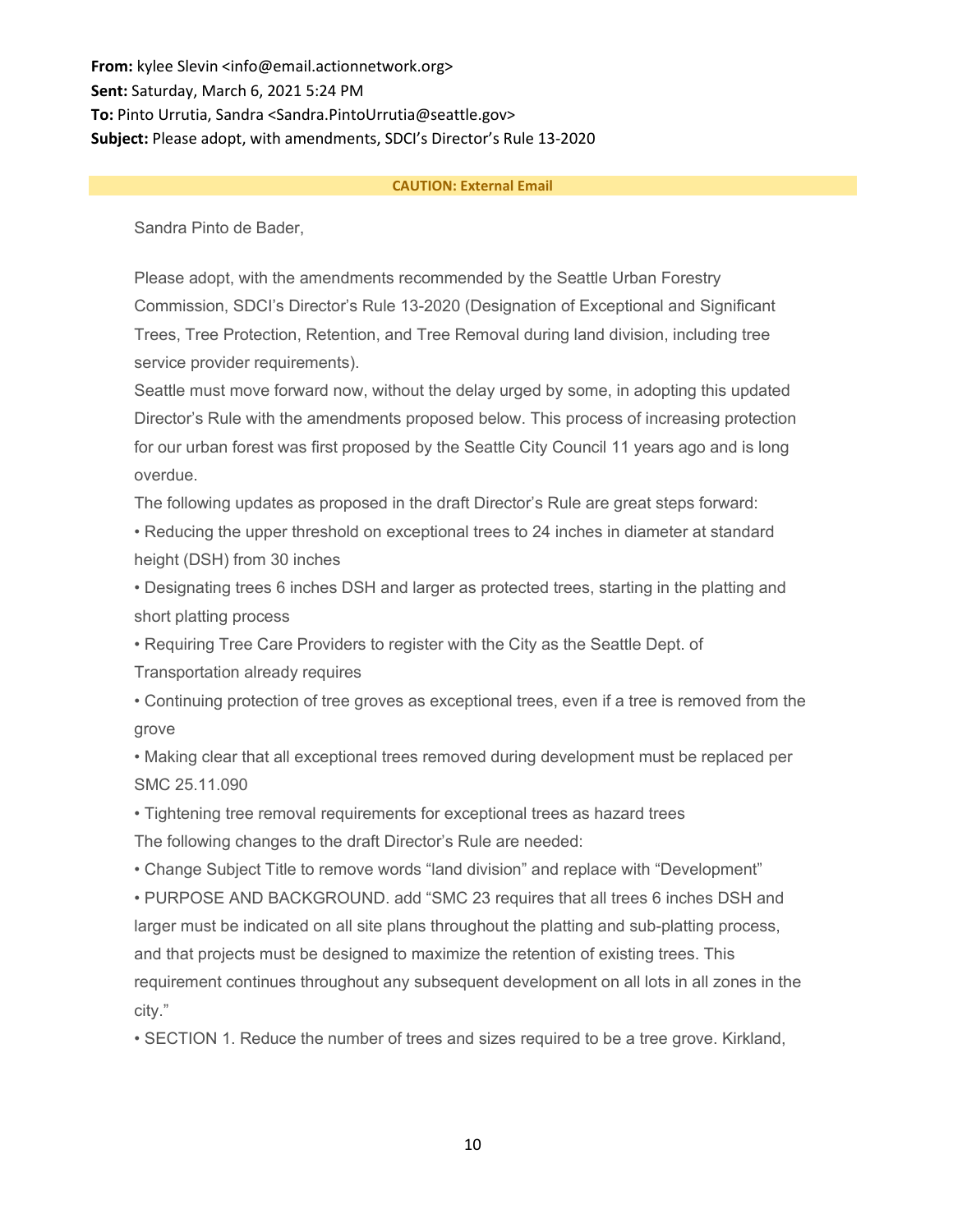Woodinville, and Duvall all define a tree grove as "a group of 3 or more significant trees with overlapping or touching crowns." Include street trees in groves.

• Add "Significant trees may become exceptional as they grow in size. They are future replacements in the urban forest for exceptional trees when they die. Development projects must be designed to maximize the retention of both exceptional and significant trees to maintain a diversity of tree species and ages."

• Add "All replacement trees regardless of size are protected trees and can't be removed."

• SECTION 2. Change the heading to "TREE PROTECTION". Remove references to "Exceptional Trees" only and change to "Trees". e.g., change "Exceptional Tree Protection Areas" to "Tree Protection Areas".

• SECTION 4. Add "The Director shall have the authority to allow replacement trees on both public and private property to meet the goals and objectives of race and social justice under Seattle's Equity and Environment Initiative."

• Under SMC 25.11.090 the Director has the authority to require "one or more trees" to be planted as replacement trees for removed exceptional trees during development. The number of trees required should increase with the size of the tree removed, with a goal to achieve equivalent canopy area and volume in 25 years. Any in-lieu fee must also rise as the size of the removed tree increases. The city can not wait 80 years to replace an 80-year-old western red cedar tree and expect to maintain its canopy goals as large exceptional trees are removed during development.

• SECTION 5. SEPA requirements under SMC 25.05.675 N are for protecting special habitats and need to be considered at the beginning of the development process. The language of this SEPA code section should be included in the Director's Rule to be certain that the code is complied with.

• SECTION 6. SDCI should adopt SDOT's registration process and requirements to assist Tree Care Providers in complying with city code and regulations. Reduce the number of citations that will remove a Tree Care Provider from being registered with the city to no more than 2 per year. Require annual registration same as Seattle business licenses require. Require that Tree Care Provider companies have a WA State contractor's license to ensure they have workers' compensation. Require they have a certificate of insurance that lists the city as an additional insured so the city cannot be sued. Require that all jobs either have a certified arborist on the work site or that they have visited the site and officially sign off on the specific work being done.

11